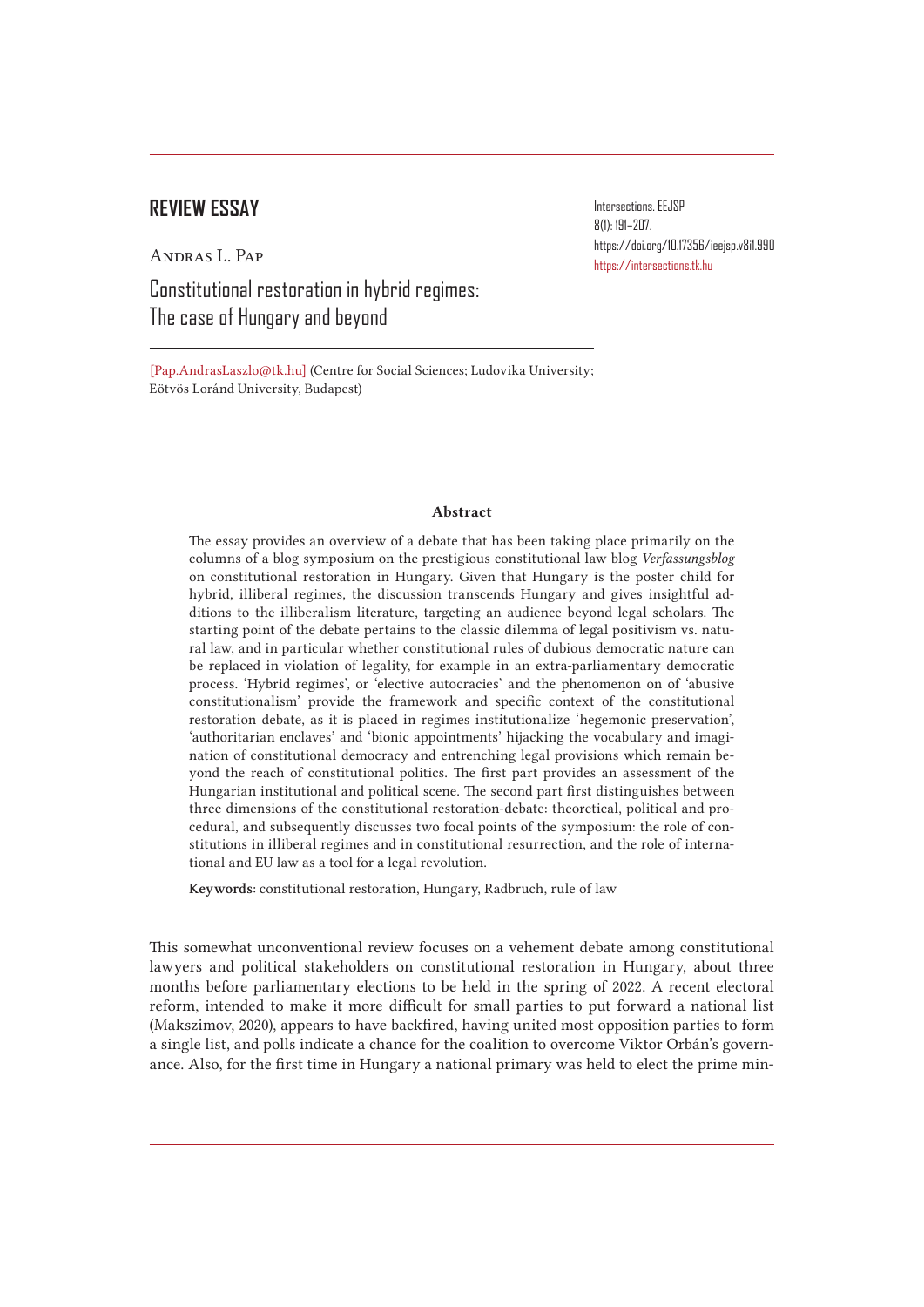isterial candidate of the united opposition (Bayer, 2021), invigorating also discussions on constitutional restoration, and the potential overwriting of the 2011 constitution, the Fundamental Law (FL), adopted shortly after Orbán's victory in 2010.

The FL was adopted without seeking political consensus or a transparent popular asseveration (for a detailed assessment, see e.g. Pap, 2018), legitimized retroactively by the alleged constitutional moment created by a 'voting booth revolution', the election which created the parliamentary supermajority of Orbán's governing coalition. There is now a passionate debate on the legitimacy and even the validity of the FL in the Hungarian media and professional fora, involving a broad pool of politicians, academics, also including constitutional scholars and public intellectuals. Given that Hungary is the poster child for hybrid, illiberal democracies, the discussion transcends Hungarian for a and apparently draws international attention. This review essay provides an overview of the blog symposium on the prestigious constitutional law blog, Verfassungsblog (see https://verfassungsblog.de/category/ debates/restoring-constitutionalism/), where the number of contributions from leading constitutional scholars is ever growing, standing over twenty at the submission of the manuscript. As a participant in both exchanges, besides a synthesis of the 'international' discussion, I also provide reflections on the Hungarian debate among academics and legal professionals. The debate on constitutional restoration provides insightful additions to the illiberalism literature and arguably targets an audience beyond legal scholars. In order to contextualize the positions, the affiliations of the debate contributors are added. This will also show the notable fact that out of the nine Hungarian authors, only two of us work in institutions within Hungary.

The starting point of the debate pertains to the classic dilemma of legal positivism vs. natural law, in particular whether constitutional rules of dubious democratic nature can be replaced in violation of legality, for example in an extra-parliamentary democratic process. The most well-known example for the jurisprudential question is post-WWII legislation and practice under the Radbruch formula (Radbruch et al., 2006), which advocates that where the conflict between statute and justice reaches such an intolerable degree that the law is "flawed", law must yield to justice.

The initiators of the blog-symposium (Arato & Sajó, 2021), Andrew Arato from New School and András Sajó from Central European University and former Vice-President of the European Court of Human Rights set the stage by emphasizing that 'constitutional restoration poses a challenging question where the constitutional system has entrenched "authoritarian enclaves," i.e. binding institutional solutions that make it practically impossible to restore a rule of law based democracy.' They cite the case of Chile, where it has taken almost '25 years to eliminate the bionic appointments to offices as well as the binomial electoral system that made it nearly impossible to change the constitutional structure unless its beneficiaries were to agree.' Likewise, they point to the Turkish Constitution protecting the generals responsible for the 1980 coup and its bloody aftermath (Arato & Sajó, 2021, para. 1). The questions the call identifies are numerous. For example, what should the methodology and benchmarking be to determine the constitution's incompatibility with the rule of law? Also, when is disrespect of formal constitution-making appropriate in the absence of a collapse of the state or a revolution, if the previous regime is corrupt and based its existence on a violation of the rule of law? What should be the procedural and substantive minimum be in case such process is considered legitimate even if illegal? What kind of popular participation, i.e. referenda can legitimize extra-constitutional constitution-making?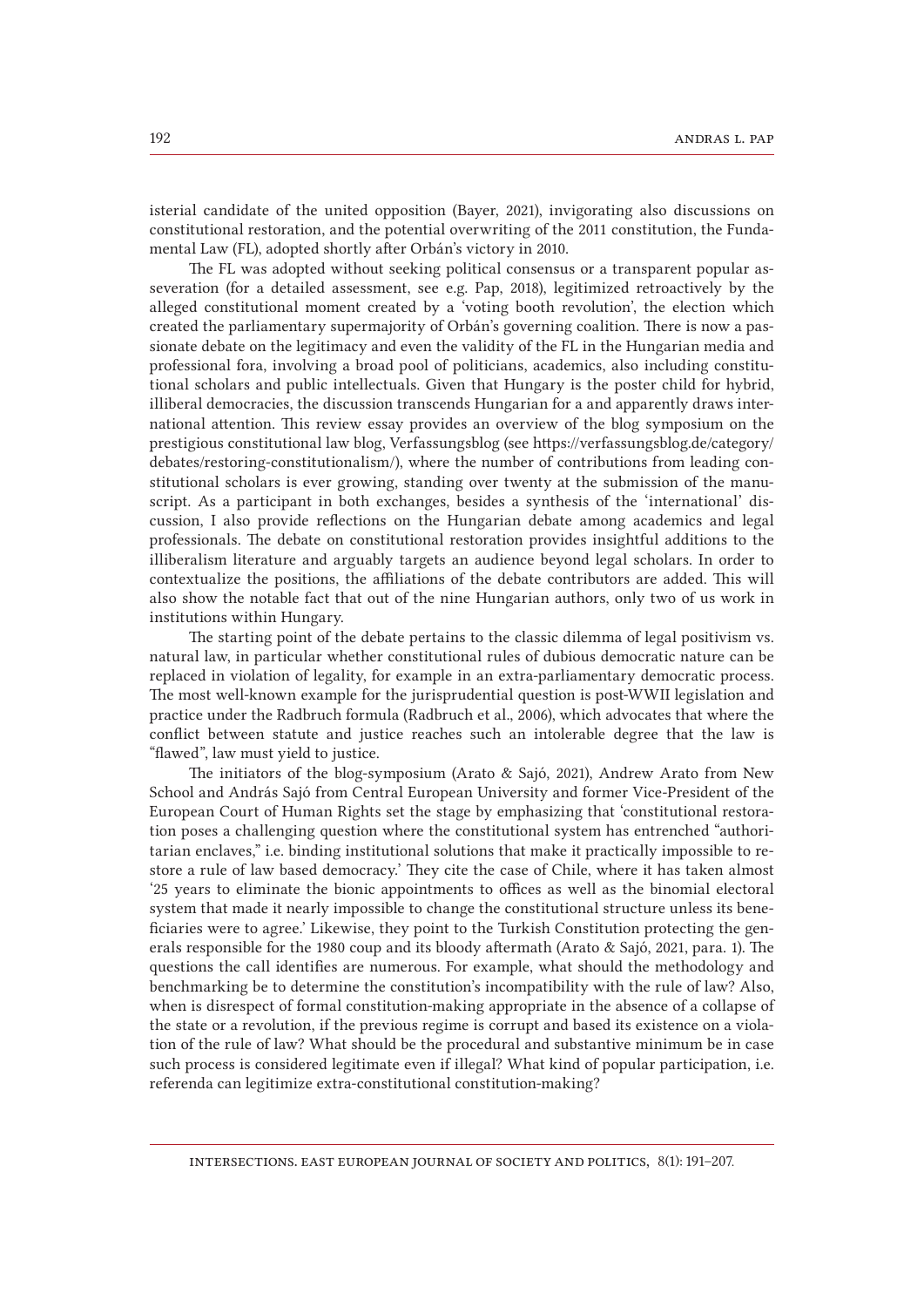The discussion covers an even broader array, including for example the question of what kind of political or state practice can provide moral and constitutional legitimacy for constitutions and constitutional regimes that are (as often happens) established under politically extraordinary circumstances and questionable procedures. Does for example the repeated electoral victory of those orchestrating the changes suffice? How about a continuous democratic and constitutional good practice affirmed and documented by international democracy-watchdog institutions?

The debate also has implications beyond illiberal regimes where the amendment of the constitution may be warranted but cannot be achieved under formal, regular procedures. Sanford Levinson (2021) from the University of Texas Law School brings the example of the US, where by 2040 70 per cent of the population will live in only fifteen states (today it is 50 per cent in ten), thus, 30 per cent of the population will control 70 per cent of the votes in the Senate, and these sates are also more rural, with the voters being older, more religious, and more white than the larger states.

'Hybrid regimes', or 'elective autocracies,' these relatively new forms of authoritarianism provide the framework and specific context of the constitutional restoration debate. Arato and Gábor Halmai from the European University Institute (Arato & Halmai, 2021) emphasize that these regimes rely on both more less competitive elections and 'abusive constitutionalism', the use of traditional constitutional instruments against constitutionalism. 'Hegemonic preservation', 'authoritarian enclaves' and 'bionic appointments' are the terms used to describe the strategy. Renáta Uitz from Central European University (Uitz, 2021a) explains how hybrid regimes rely on a trifecta of plebiscitary mobilization, ruling by cheating, and abusive constitutional borrowing from the global constitutional canon for the purposes of illiberal constitutional normalization. Illiberal constitutional learning strategically draws on the ideas, language and design of  'constitutions', but actually hijacks the vocabulary and imagination of constitutional democracy (see e.g. Sajó, 2021a; Landau & Dixon, 2020; Braver, 2018). Ironically, Sajó adds, sometimes it is the logic of the rule of law that supports such enclaves – through entrenched provisions which remain beyond the reach of constitutional politics and maintain the effective influence of undemocratic forces – as a politically corrupt judiciary is protected by the principle of judicial irremovability (Sajó, 2021).

The first part of the review essay will provide an assessment of the Hungarian institutional and political scene. The second part will first distinguish between three dimensions of the constitutional restoration debate: theoretical, political and procedural; and subsequently discuss two focal points of the symposium: the role of constitutions in illiberal regimes and in constitutional resurrection, and the role of international and EU law as a tool for a legal revolution.

### 1 Hungary: a laboratory for constitutional restoration?

The Hungarian case has implications for all electoral autocracies, yet, in order to understand and properly contextualize the discussion, we need to first elaborate on the institutional and procedural, as well as political specifics of Hungary at the first days of 2022.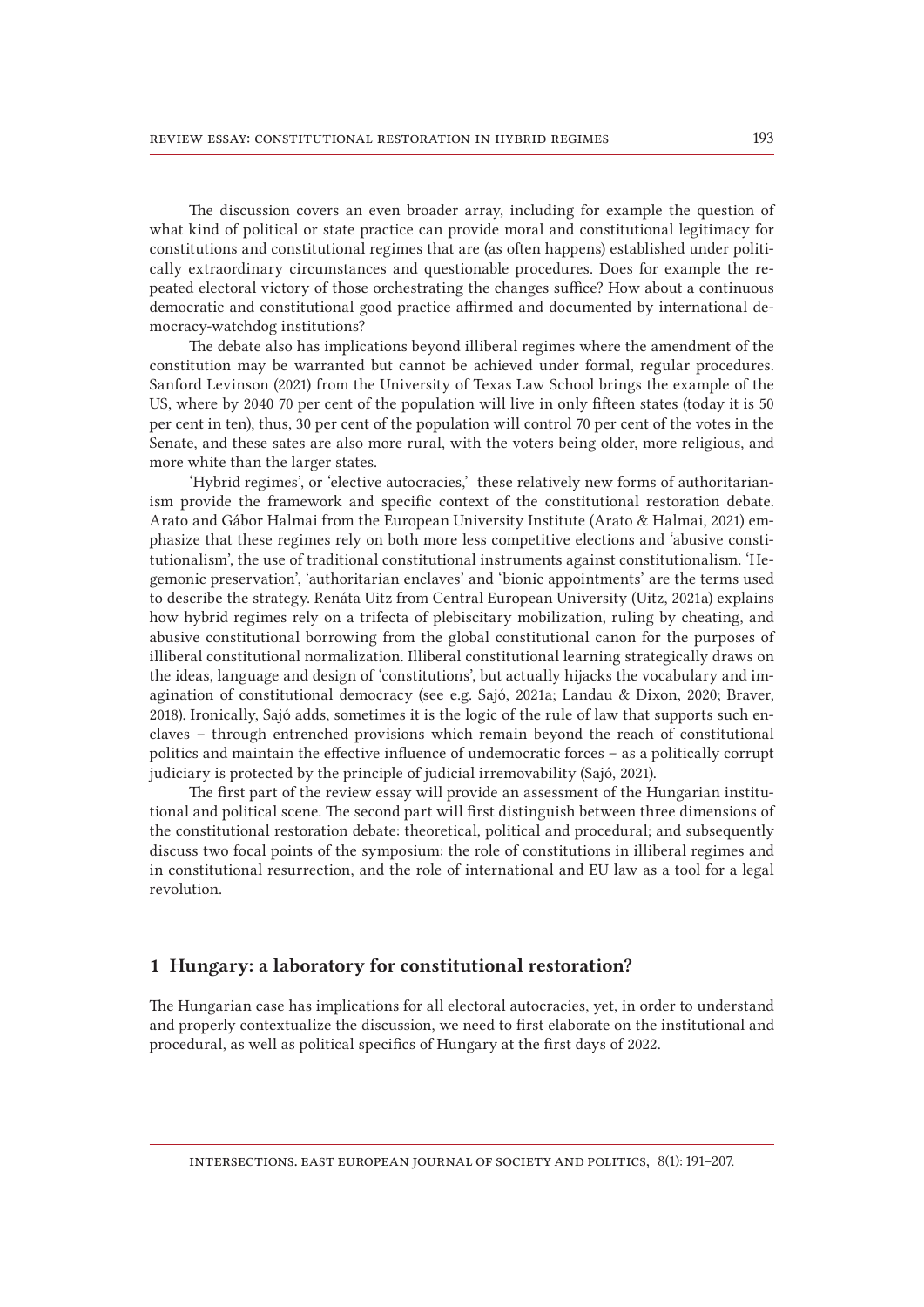# 1.1 The Hungarian political, institutional and constitutional landscape: The tradition (and consequences) of parliamentary supermajority

The requirement of a two-third parliamentary supermajority for the adoption for certain laws and the amendment of the constitution has been present for almost two-thirds of a century in Hungary. Introduced by the Stalinist 1949 constitution, it was been preserved by the 1989 roundtable-negotiated, constitutional 'refolution' pact (see e.g. American University International Law Review, 1997); a vast amendment (involving over 100 provisions), promulgated on the thirty-third anniversary of the 1956 revolution and just two weeks before the fall of the Berlin Wall, practically creating a new constitution with essentially only one provision remaining from the original Stalinist document: declaring Budapest as the state capital. The requirement of a parliamentary supermajority for a broad array of legislation was a mutually beneficial safety measure to prevent political and constitutional backsliding in the unpredictable times of 1989 reassuring both to the Communist government and the unelected representatives of dissident groups. The regionally unique feature of the Hungarian velvet revolution lies in the fact that the amended constitution, designed as the first of a two-step process, was never followed by the adoption of a new constitution after the first democratic elections in 1990, as it turned out to be suitable for liberal democracy and a capitalist market economy.

As János Kis (2012) points out, however, the lack of a democratic confirmation constituted a lethal weakness of the substantially workable constitution, and the unfulfilled reference in the preamble of the 1989 amendment, which stated that a new constitution will be adopted after the first free elections, created the impression that the new Hungarian post-communist society was still unfit for constituting a political community. The constitution, although built to foster a constitutional partnership, could not withstand a polarizing and obstructive powerful political party. The widespread supermajority-requirement has also enabled pre-2010 oppositions to obstruct structural reforms for decades. The German chancellor-type model, in which the prime minister can only be removed by a constructive vote of no confidence, created a strong government with a limited responsibility to the strong opposition and only one incumbent government was ever removed by this procedure (and even then the prime minister was replaced by a nominee of the same parliamentary coalition).

For the first time in democratic Hungary, 2010 brought a two-third victory for one political group (formally Viktor Orbán's FIDESZ is in a coalition with the Christian Democratic party, but practically it is a single political formation). Due to the specificity of the electoral system, this was achieved with a 52.7 per cent of the votes, and following a vast electoral restructuring, and gerrymandering (see e.g. von Notz, 2018), Orbán repeated this success with a mere 45 per cent in 2014 (see e.g. Scheppele, 2014a) and 48.53 per cent in 2018 (Deloy, 2018). While hopes for an opposition electoral victory are moderate, should the tide turn, given the disproportionality of the electoral regime, a slim 'normal' electoral success can even translate to a parliamentary supermajority.

Currently a supermajority of two thirds of members of parliament (MPs) present (these are the so-called cardinal laws) is required for the regulation of over thirty legislative areas, and a dozen or so decisions, including the election of constitutional court judges, the presi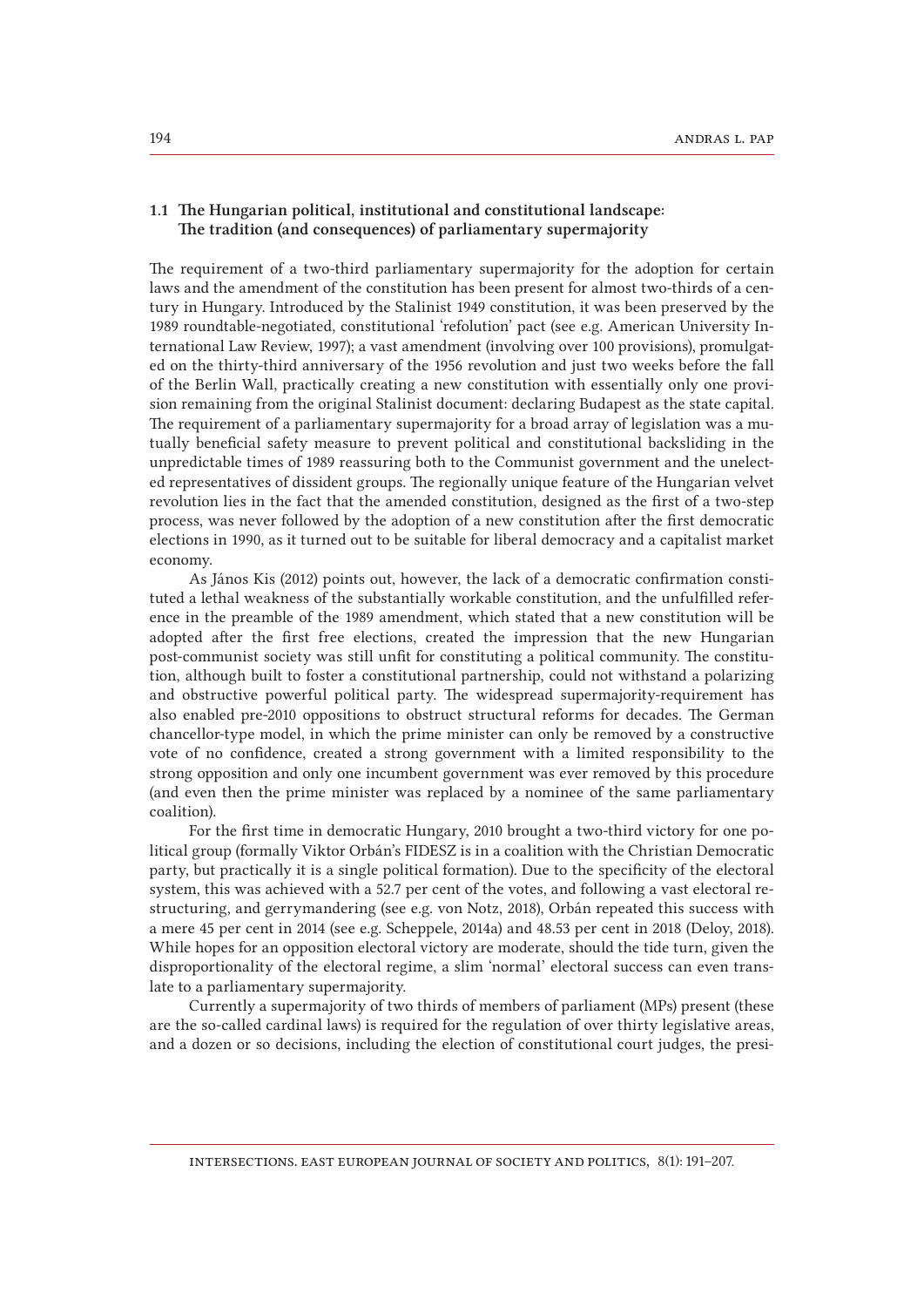dent of the high court, the Curia, the prosecutor general, the head of the State Audit Office and the Central Bank etc. The amendment of the FL requires an even higher bar, two-thirds of *all* MPs.1

The FL also provides a long list of subject matters, including the amendment of the FL on which referenda cannot be held, and procedures for a referendum require an approval of the National Electoral Committee (the members of which are elected by a simple majority of Parliament), in case of intricate appeal procedures involving the Curia, the Constitutional Court, the President – all appointees or collective bodies staffed with a majority of proven government loyalists, most cemented into office for 9 or 12 years, some even automatically prolonged if no predecessor is elected.

As Sajó explains (Sajó, 2021b), winning the election in Hungary may not result in actual governmental power. 'If the budget is not approved by the Budget Council, the President can (will?) dissolve Parliament. …The future President (who will be elected a few weeks before the national election by the FIDESZ majority) has the power to send all bills to the Constitutional Court where these may be declared unconstitutional in the hands of judges elected by FIDESZ.' 2

As Csaba Győry (Eötvös University, Hungary) adds (Győry, 2021), 'the governing majority has been moving billions of euros of public property (mostly in the form of shares of Hungarian multinational corporations) as endowments into nominally public, but effectively private foundations governing, among others, universities, but also FIDESZ-aligned think tanks. Through these, it will not only be able to keep a network of its international apologists and right-wing intellectuals on the payroll almost indefinitely, but also a huge pool of politicians and former public administrators, ensuring their long-term loyalty and effectively running a shadow government. These institutions are also enshrined in the Constitution (Art 36, Section 6) and cardinal laws.'

As Michael Meyer-Resende from Democracy Reporting International (Meyer-Resende, 2021) points out 'FIDESZ pretends to represent the majority of Hungarians as long as it wins (flawed) elections. Once it loses, the party will withdraw behind the cemented barricades of legal norms to escape majority will. … we will find ourselves, from one day to the next, on the flipside of the argument: We will argue that democratic majority should matter and FIDESZ will insist on the rule of law.'

<sup>&</sup>lt;sup>1</sup> The requirement of a parliamentary supermajority in itself raises concerns. Meyer-Resende points to the criticism raised by the Venice Commission: 'The functionality of a democratic system is rooted in its permanent ability to change. The more policy issues are transferred beyond the powers of simple majority, the less significance will future elections have and the more possibilities does a two-third majority have of cementing its political preferences and the country's legal order.' … 'When not only the fundamental principles but also very specific and detailed rules on certain issues will be enacted in cardinal laws, the principle of democracy itself is at risk.' Meyer-Resende (2021), CDL-AD(2011)016 Or. Engl. European Commission For Democracy Through Law (Venice Commission) Opinion on the New Constitution of Hungary, Strasbourg, 20 June 2011 Opinion no. 621/2011)

<sup>&</sup>lt;sup>2</sup> The Constitution also requires the consent of the Fiscal Council to submit the budget to the Parliament (Art 44, Section 3). This organ consists of the President of the National Bank (a former minister of finance in the FIDESZ government), the head of the State Audit Office (a former FIDESZ MP), and the president of the Fiscal Council, a former chief of the State Audit Office, himself a fixture of FIDESZ-aligned economic think tanks. There is fear that the Council can veto the first budget of the incoming government. (see Győry, 2021).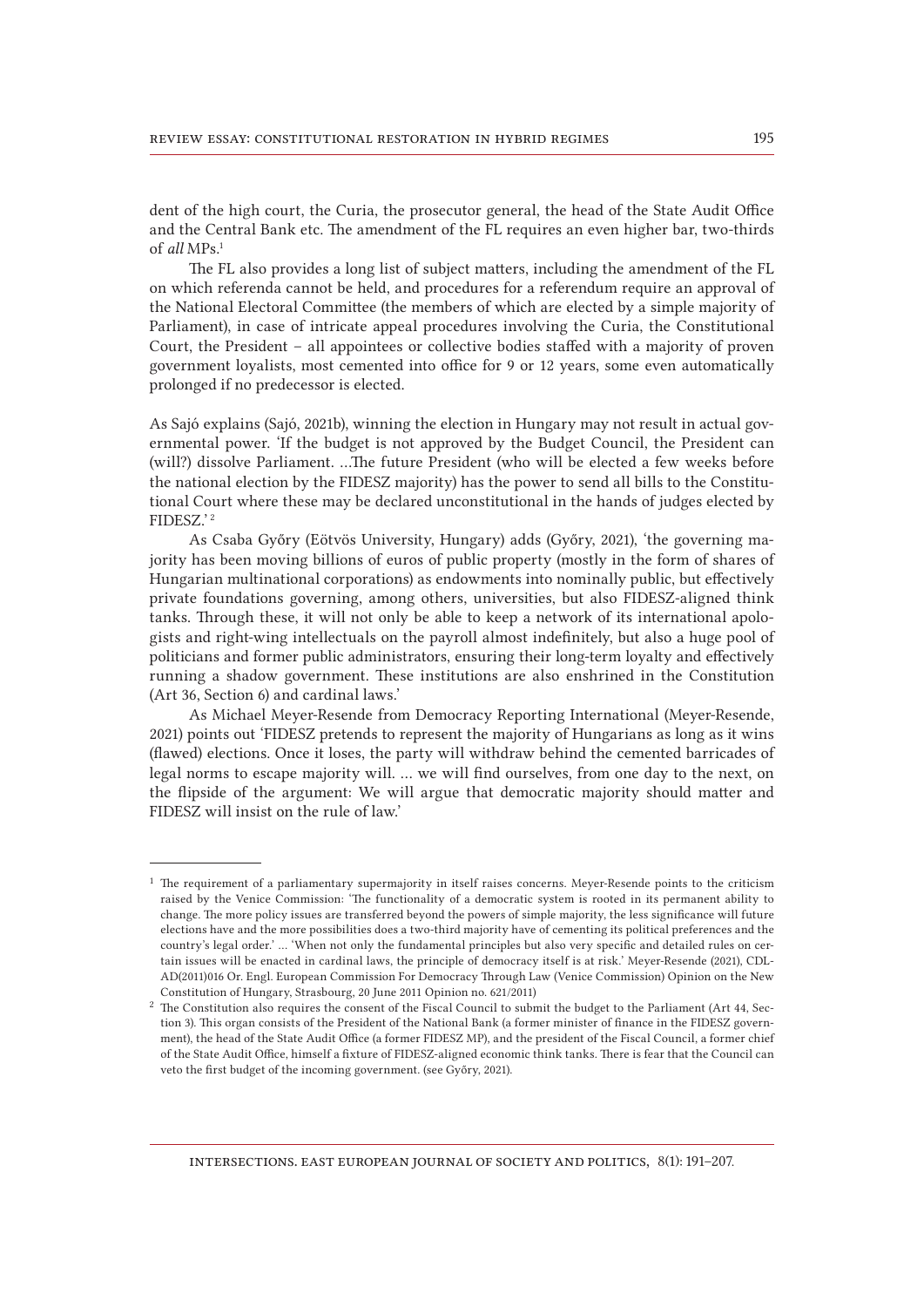In the Hungarian case the scholarly, philosophical debate on the limits of legal formalism and the departure from formal rule-making (constitution-making) is situated in a context where the previous regime is held to be intrinsically corrupt and have pursued a continuous, well documented abuse of constitutionalism, yet a military or economic collapse of the state or of an international alliance is absent, and nor is there a revolution, or even a sweeping unified political support from 'the people' on the streets.

Even widespread endorsement of a constitutional referendum is questionable after months of agonizing governance in a potentially volatile rainbow-coalition (unified against Orbán, but not for a complex government program) working against Orbán's deep-state, in an economy crippled by the Covid-pandemic.

Also, a broad, consensus-seeking negotiated round table-like discussion on a new constitution involving Orbán's party is not a realistic scenario, but rather an internal cold war with massive perpetuated political mobilization. Furthermore, while a general discontent against Orbán's illiberal regime is apparently on the rise (in urban settlements), this is not channelled into or ignited by a (coherent) political identity or ideology, and no overwhelming concern or enthusiasm for democratic principles or procedures is apparent to evolve into a 'Hungarian Spring'.

It needs to be added that in the 'value statement' establishing the joint list and rules the primary elections, a commitment was made to adopt a new constitution which is to be affirmed by referendum (cf. https://elovalasztas2021.hu/erteknyilatkozat). Thus, the opposition is in a political and moral obligation to pursue this commitment in some way.

In sum, the constitutional entrenchment triggered a widespread discussion on the philosophical, political and legal justification and techniques for amending or replacing the FL in order to restore constitutionalism and a functioning system of check and balances. The options considered included formally illegal and extra-legal means. The debate in Hungary transcended the academic and political terrain, the President of the Constitutional Court, and the President of the Supreme Court, issued a declaration that 'a constitutional coup is being planned' and that 'breaking' the basic law would mean breaking the sovereign Hungarian state (see https://hunconcourt.hu/uploads/sites/3/2021/12/nyilt\_level\_en.pdf; Makszimov, 2021; Uitz, 2021b). The ombudsman (Commissioner for Fundamental Rights, n.d.) as well as the Prosecutor General (Magyarország Ügyészsége, 2021; Cseresnyés, 2021) joined the statements which hinted at potential criminal sanctions. Adjacent to this, a member of the Constitutional Court raised the possibility of dissolving opposition parties on these grounds (Pokol, 2021).

In order to properly understand the quandary, we need to dwell on the procedural details.

#### 1.2 The procedural toolbox

Ironically, the most formally 'rule of law-compatible' methodology to terminate the mandate of Orbán-clientele in pivotal constitutional offices, say the constitutional court or the prosecutor general would be to reorganize and rename the entire institution: a strategy Orbán used to dismiss the National Radio and Television Body, the Data Protection Commissioner (ombudsman) and even the President of the Supreme Court. This practice was univocally condemned by the ECJ (ECLI:EU:C:2014:237) and the ECHR (Case of Baka v. Hungary, Appli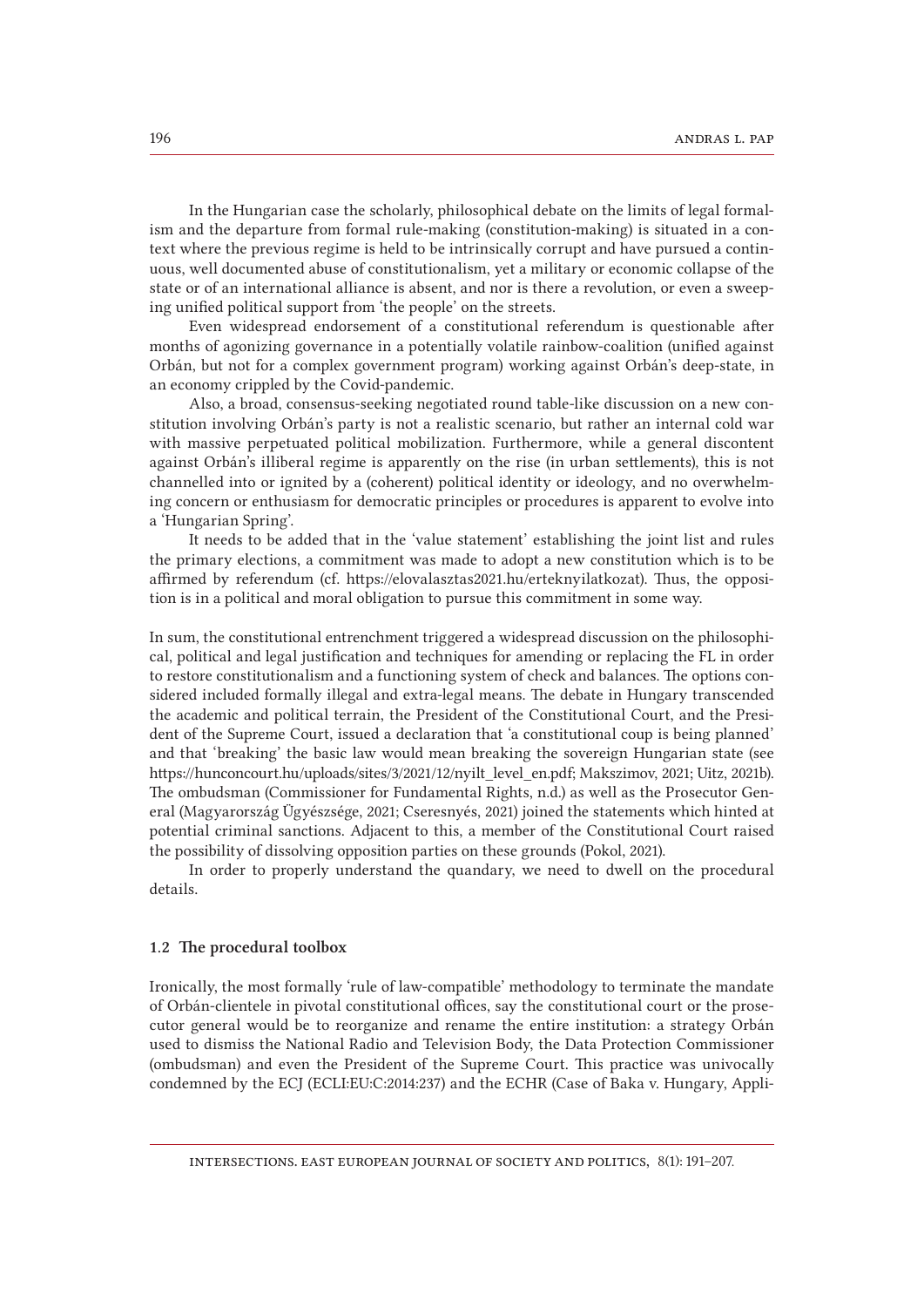cation no. 20261/12), and, of course, the current opposition. Of course, here the argument could be made that the re-enactment of institutional restructuring would now be used to restore and to implement higher standards for constitutionalism.

Commentators have expressed deep-running fears of a political and legal chaos that a potential dual constitutional institutional structure may cause (Sepsi & M. Tóth, 2021), e.g. if the Constitutional Court is replaced by a constitutional amendment it does not recognize and continues to operate, say in a rental office, striking down laws, first of all the allegedly unconstitutional constitutional amendment. This may not only lead to street violence, but also an inability for judges and the administration to navigate in the maze of legal validity.

András Jakab from the University of Salzburg (Jakab, 2021) warns that there is no Gordian knot that one can simply cut, constitutional restoration 'is lengthy, tiring, and full of small-print' even if revenge-hungry politicians and angry voters would prefer theatrical solutions. He warns of the dangers of parallel legal systems as well as 'unimaginable violent scenes (not just violent street protests, but with armed forces and casualties on both sides) that we have only seen so far outside of the European Union – with no perspective for a peaceful solution.' In line with this, Győry (2021) argues that 'such a crisis could very well lead to new elections and the return of the previous government, which would then have a legal excuse to use the criminal justice system aggressively against the opposition.' Nevertheless, in agreement with Jakab, he adds that a new government would not necessarily be powerless. For example, 'in its fight against corruption. It can, for example, beef up the investigative arm of the tax authority and increase its resources to conduct wealth gain investigations. Or through changes of the Criminal Procedural Code, it can weaken the prosecutor's influence on criminal investigations conducted by the police without touching the prosecutor's indictment monopoly. It can use tax policy creatively to recoup at least parts of the public wealth "privatized" through grand corruption.'

# 2 The constitutional restoration debate

Overall, three dimensions of the debate can be distinguished: theoretical, political and procedural. Let us address these in turn.

### 2.1 Theory, rhetoric and politic

Participants of the debate on constitutional reconstruction are not divided along political or even ideological lines: liberal commentators and conservative critics of the Orbán regime are equally divided on how to solve the contradiction that a constitution adopted in a formally adequate manner by a two-thirds majority could be overwritten by a simple majority, relying on the very 'voting booth revolution' that had been severely criticized from both the political and theoretical point.

There are no easy choices: one can blame themselves (and others) for being collaborators for observing legal formalism, or atone for not only jeopardizing the foundations and integrity of the legal system by allowing moral judgments to override normativity (and opening a Pandora's box of potential permanent constitutional revolution) but also making martyrs of autocrats who can then cynically claim to be defenders of the very rule of law.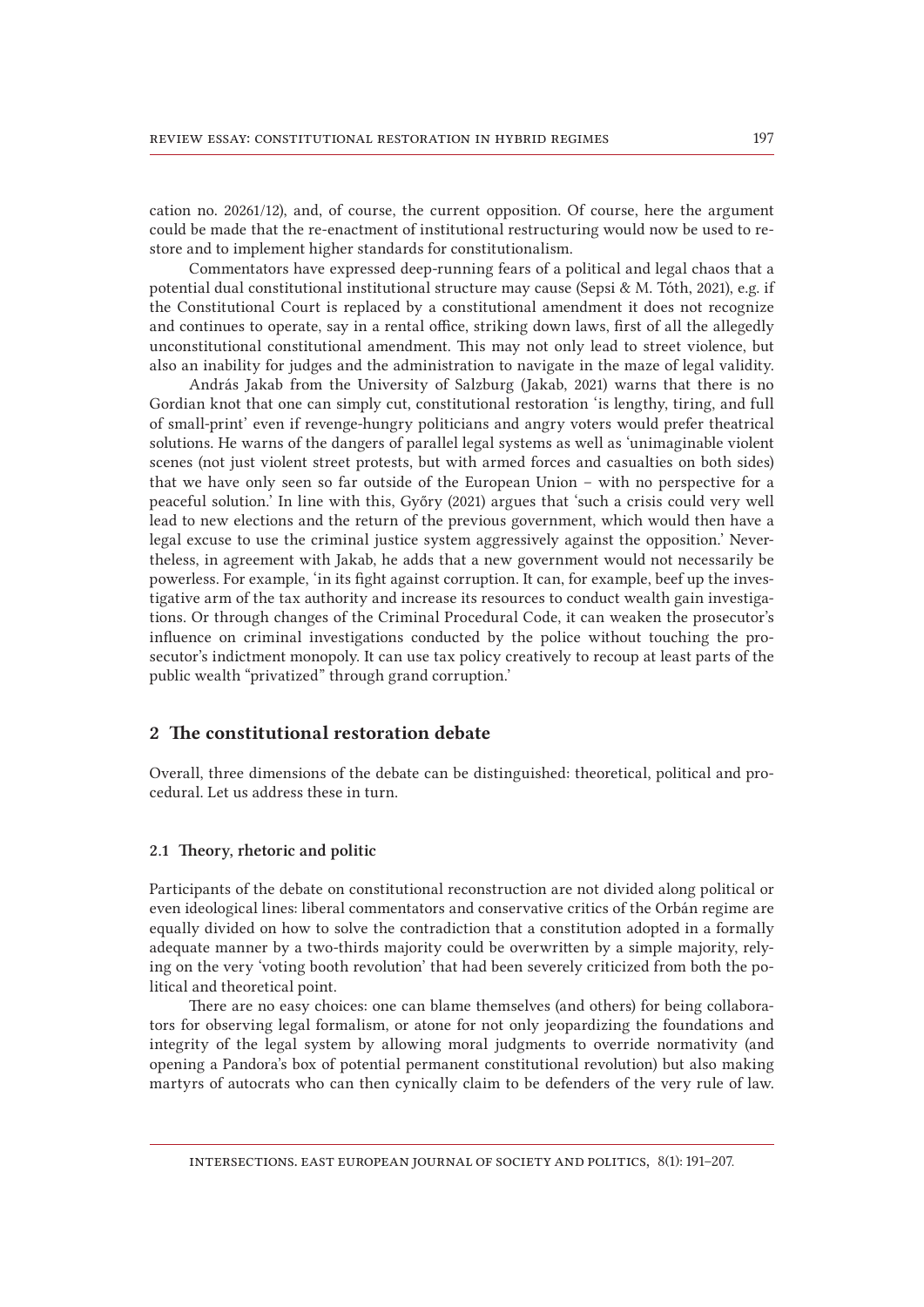Let us never forget: the very nature of a hybrid regime is in the legal finesse of avoiding blatant violations of international standards, and the sustenance of a political and legal rhetoric for constitutionalism.

Emphasizing that constitution-making is rarely a matter of pure legality, and a number of constitutions were created illegally, Sajó (2021b) sets the stage for the debate by arguing against the 'constitutional despair' according to which the rule of law cannot be restored by its antithesis, as it would only start an endless cycle of illegality. 'The standard justification among the irregular constitution-makers … is that the constitution served injustice or became illegal because the government did not respect it. Grievance is legitimation.' He claims that the above-mentioned Radbruch formula is wrongfully conceptualized as applicable only in cases where injustice reached a degree of intolerableness as in the Nazi-like regimes. 'If this is the standard, there is no ground to depart from the legal prescriptions and constitutions of illiberal democracies like Hungary. Illiberal democracies do not reach that threshold. … the Nazi legal system was flawed law not only because of a fundamental violation of equality etc., but because … it was a system of lies.' He argues, however, that Orbán's legal regime pertains to the same family: like the Nazis, the Orbán regime institutionalized a legal system based on cheating by the law (for a monography-deep assessment see e.g. Sajó, 2021a).

#### 2.2 Procedures

Arato and Halmai (2021) argue that the replacement of the Fundamental Law is necessary with a rule of law constitution that restores freedom, adding that the new document should be created by a democratic constituent power according to newly enacted rules (including roundtable-like mechanisms), making every effort to avoid civil war and the violence it is usually accompanied by.

In agreement with János Kis (2012), Halmai (2021) points out that the 1989 democratic transitions did not mobilize the constituent power of the people and established a substantively full-fledged liberal democratic constitution without participatory constitutionalism. Legal constitutionalism, a judicial, technocratic control of politics, blunted the development of civic constitutionalism, and participatory democracy, reducing the Constitution to an elite instrument. Now, given the lack of civic interest in constitutional matters due to poor constitutional culture, if the civic participation cannot establish a constitutional culture supporting the values of liberal democratic constitutionalism, the new constitution will again be in vain, and authoritarianism will prevail as it happened in 2010.

While few would doubt the value of developing and widely advertising innovative and inclusive procedures (involving the civil society, NGOs, unions, informal citizen groups, individuals etc.) (see e.g. Tushnet, 2021), the debate and even political programs are mostly silent on actual procedures.

The one notable exception is put forward by legal scholar and former Constitutional Court judge Imre Vörös (Vörös, 2021), who, accompanied by two former ministers of justice, declared that 'in the case of change of government the restoration of the rule of law must begin with a new republican constitution, that would be ratified after the parliamentary vote by a popular referendum'; in other words, there is no need for 2/3 for the enactment of a new constitution (For more on this see Arato & Halmai, 2021). Under this script, Parliament would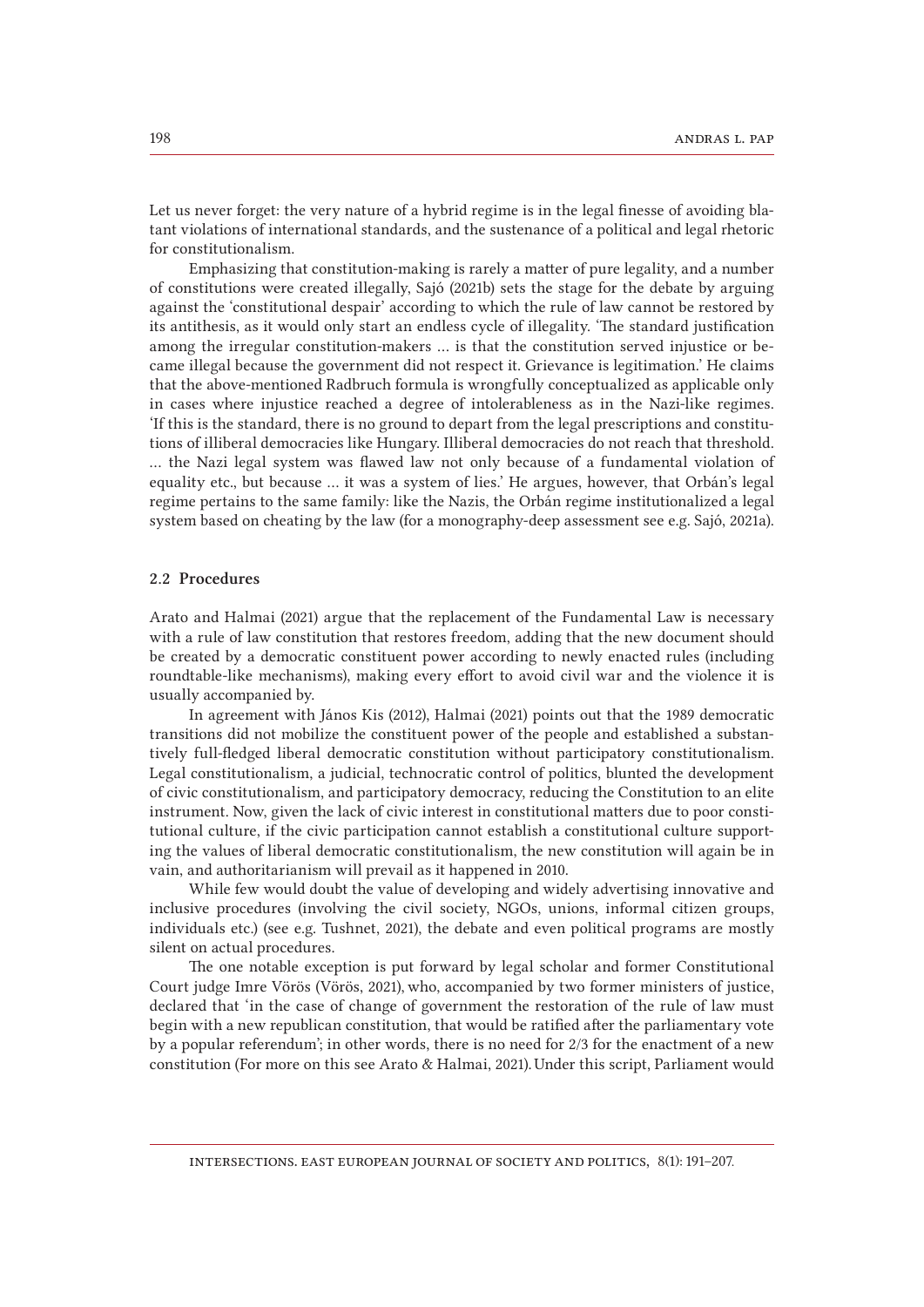pass a law of nullification by a simple majority withdrawing the appointment of all state officeholders chosen by 2/3 but without consensus, and could also replace the Constitutional Court (see Arato & Halmai, 2021). This is the only course of action that actually elaborates on the procedural aspects, including the feasibility of publishing the resolution in the official gazette, as it does not need the countersignature of the President (who will be elected by the current parliamentary majority shortly before the elections).

Moving away from Hungary, we can see that constitutions often arise under questionable circumstances. The American founding fathers transgressed their accreditation (see e.g. Levinson, 2021; Klarman, 2016), the Japanese was commissioned by American generals (see e.g. Maki, 1990), and we could continue with examples from France (see e.g. Uitz, 2021a) to Germany (see e.g. Bakó, 2021). Apparently, a continuous constitutional good practice (recognized as such by international organizations or the scholarly community) or a long-term electoral confirmation and reaffirmation can create retroactive legitimacy and make the world forget the original sin. See the glorification of the 1989 Hungarian constitution and the round table talks which also lacked actual democratic authorization.

Sajó (2021b) argues that 'just for being extra-legal, constitution-making does not have to be lawless. Extra-constitutional constitution-making requires its own rules that satisfy the rule of law (procedural fairness), civility (inclusive rational discourse) and democracy (participation of the citizenry), and concern (toleration) for minorities including the opposition. …Constituent assembly (disciplined by constitutional principles and supported by referendum) is the textbook solution to this kind of a problem, though not the only possible technique.'

On the other hand, citing examples from the 1977 amendments to the Indian Constitution, the 2015 amendment in Sri Lanka, and the Correa-Moreno deal in Ecuador, Rosalind Dixon (University of New South Wales) and David Landau (Florida State University) point to the dangers and complexities of an 'abusive' constitutional change, the constitutional 'tit for tat' or 'ping pong' between abusive and pro-democratic amendment, when the same tools are used to achieve abusive change can be used to reverse it (Dixon & Landau, 2021).

Roberto Gargarella (2022) from the University of Buenos Aires adds lessons to be learned from Chile's 1980 Constitution (just about to be changed), the self-amnesty law passed by the *military junta* in Argentina in 1983, and describes the Janus-faced 'electoral extortion' of the 2004 Bolivian Constitution orchestrated by Evo Morales. In these cases, although widespread consultations were held involving millions of voters, the widely supported clauses related to social and economic rights for indigenous communities were combined with a repulsed power-grab, granting the president further terms for re-election.

Renáta Uitz (2021a) points to how the reputation of constituent assemblies has been damaged by President Maduro in Venezuela in 2017 when he used it to circumvent the opposition-controlled legislature and to remove public officials who stood in his way. She also reminds of cautionary tales stalling the work of the constituent assembly under the guise of procedural complications in Tunisia, or the implementation of a new constitution in Kenya in 2010. Sometimes even evaluation is difficult, for example the 2008 constitutional reforms of Myanmar (Burma) has also been narrated as ingenious constitutional innovation that circumvented formal constitutional constraints and as compromised democratization.

Building on Turkish experiences, Ece Göztepe (Bilkent University), Silvia von Steinsdorff and Ertuğ Tombuş (Humboldt-Universität zu Berlin) warn (Göztepe et al., 2021) that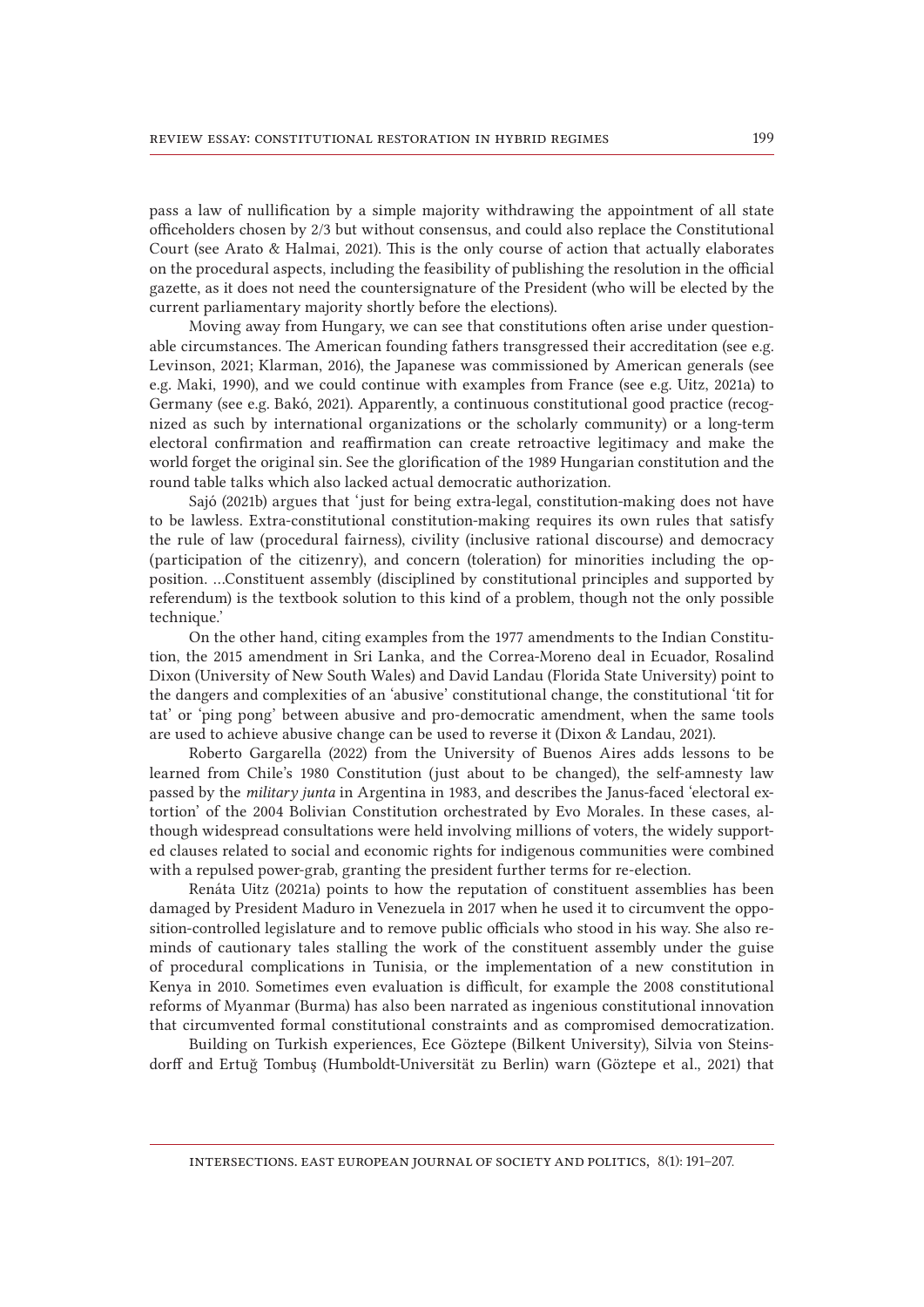radical and undifferentiated political purges may endanger the long-term stability and resilience of the restored democratic order. For example, the new state president could copy from the French example of cohabitation, where the head of state renounces the use of some of his competences in respect of a changed political majority in the National Assembly. This political self-effacement should also be applied to the field of judicial appointments.

Discussing the history and contemporary implications of Yeltsin's 1993 constitutional coup, Dmitry Kurnosov (2022) from the University of Helsinki points to how 'Russia teaches us how dangerous extra-constitutional constitution making can be – and that it should always be just a last resort … (and) that mere political inconvenience cannot be a reason for extra-constitutional constitution-making (and) … It could only be applied in a 'negative' sense, i.e. by annulling individual provisions aimed at perpetuating the previous regime …'positive' extra-constitutional rule-making must be limited to the establishment of an interim framework with clear deadlines and outcomes. … Otherwise, there will always be the danger that breaking the rule of law will continue even after constitutional change has taken place. This is precisely what Russian intellectuals and jurists, who supported Yeltsin in 1993, learned under the rule of Vladimir Putin. We should try to avoid repeating their mistakes.'

# 3 Two prominent questions in the debate

The following section will overview two pre-eminent questions that many contributors addressed in the symposium: the positioning of the constitution in illiberal regimes and in the subsequent constitutional resurrection; and the role of international, but even more so of EU law as a tool for a legal revolution and instrument for validating constitutional restoration.

### 3.1 The role and importance of the constitution in a *Frankenstate*

On a basic level, constitutions set forth three things: the institutional design of the state and the morphology of power structures (including rules of recruitment for crucial offices); the list of fundamental rights; and, optionally, the fundamentals of constitutional identity. Arguably, while Hungarian opposition politicians and citizens find certain, or even many ideological commitments in the FL controversial and annoying, in part because of the initial lack of public debates and consensus, and there are certain, but not too many unacceptable shortcomings in the philosophy and policy for fundamental rights for some (such as the criminalization of homelessness), the unified opposition (which would need to take political and legal action) is not a coalition built on commonly held principles of identity politics.

Furthermore, the overwhelming majority of the FL's provisions on constitutional institutions triggers no objections. Sajó (2021b) underlines that 'the Hungarian Fundamental Law (except some divisive, ideologically driven articles) does not deviate from the constitutional textbook, although it is far from ideal in terms of separation of powers. It is not by accident that in 2011 the Venice Commission (CDL-AD(2011)016 Or. Engl. EUROPEAN COMMISSION FOR DEMOCRACY THROUGH LAW (VENICE COMMISSION) OPINION ON THE NEW CONSTITUTION OF HUNGARY, Strasbourg, 20 June 2011 Opinion no. 621/2011) called the Fundamental Law a "commendable step" and could not find major shortcomings in it except regarding the non-inclusive process of its making and sensing the potential for abuse in the institutional setting.'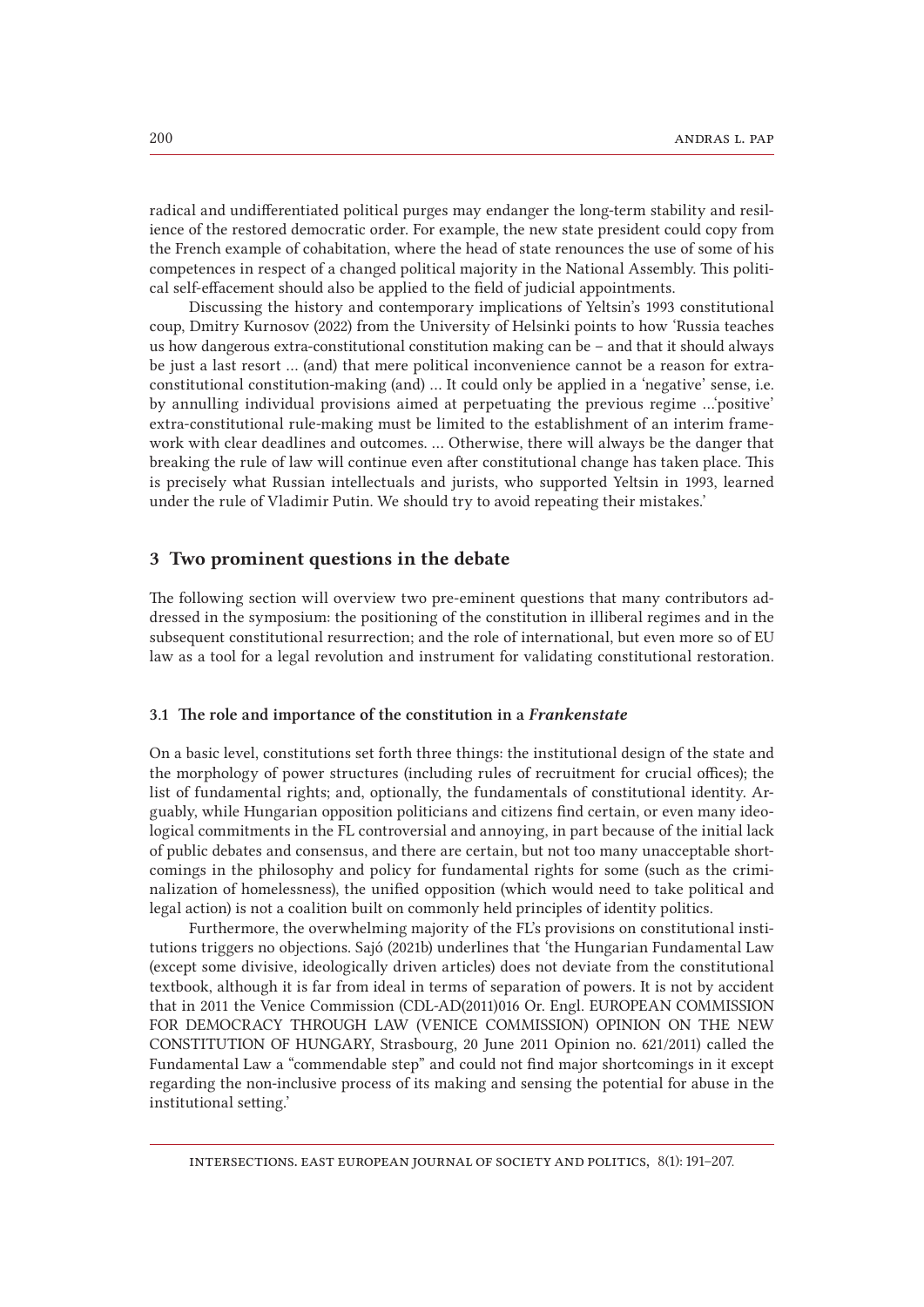Rather, as this is how hybrid illiberal regimes work, it is the meta-constitutional fabric of practices building up, what Scheppele identifies as the *Frankenstate*,<sup>3</sup> stitching together perfectly normal rules from the laws of various EU members into a monstrous new whole, abusing constitutionalism and the rule of law (Sajó, 2021a). This is epitomized and operated by irremovable public officers.

Most contributors seem to agree on that the problem is not so much with the text of the constitution, but with practice (Bakó, 2021). Johanna Fröhlich (2021) from the Pontifical Catholic University of Chile draws attention to the fact that complex social-political-legal problems are viewed as exclusively legal problems to be resolved by a constitution, but at the same time the legal enforceability of the constitutions is denied by overemphasizing their aspirational, political aspects of social justice. In other words, social-political hurdles are reduced to and turned into constitutional design problems, while constitutions claim to be less and less the 'rule of the land', and more and more symbolic political acts of social justice.

Jakab (2021) also argues that the central feature of the Hungarian 'electoral autocracy', or 'defective democracy' is 'plausible deniability'. The regime is not using open and brutal methods of oppression, and legal rules in most cases remain within the limits of Western constitutionalism. He argues that the nature of the regime cannot be understood based on its legal rules, as the typical modus operandi is exactly the biased application of laws. In agreement, Győry (2021) expands the regime's description by invoking Ernst Fraenkel's elaborate description of a 'dual state' (Fraenkel & Meierhenrich, 2017) where in 'cases that are politically irrelevant, the public administration and the justice system operates normally. In politically sensitive cases, however, the logic of action changes: the decisions are not guided by the law but what is in the interest of those holding political power.'

Bogdan Iancu (2021) from the University of Bucharest points to a related difficulty: operationalizing the (resurrected) rule of law. He uses the cautionary tale of Romania (and other peripheral jurisdictions) where the rule of law was equated and reduced to anticorruption measures. Here along prosecutors being lionized and immortalized in the high-brow press, all political problems are translated in anticorruption terms, 'driving pre-existing cleavages to extremes and leaving no legitimate space for classical ideologies, negotiation, and compromise (in short, for recognizable party politics).'

In sum, it appears that in Hungary problems with the constitution are twofold: cementing political appointments and preferences – such as the pension system, family support, and taxation, ordinarily belonging to statutory law, in the entrenched constitutional text – and legitimacy (Halmai, 2021).

Be it as it may, it is unclear, and remains insufficiently decompartmentalized what the current opposition aims to achieve by the prospected constitutional amendment/reconstruc-

<sup>&</sup>lt;sup>3</sup> 'The component pieces of the Hungarian Frankenstate might have operated perfectly well in their original contexts, but combined in a new constitutional system, these once-normal rules produce abnormal results. As government spokespeople have said every time there is criticism of a particular aspect of the new constitutional order: that rule exists in Greece. Or Germany. Or the United Kingdom. It's normal. End of story. But nowhere do all those rules exist together, except in the Hungarian Frankenstate.' (Scheppele, 2014b). Such example is combining Germany's much-criticized rules for drawing electoral districts with Britain's highly disproportionate first-past-the-post rules for constituency elections, and topping it off with the widely used d'Hondt system for deriving proportional representation from party-list votes, a system that marginalizes small parties. Cf. Scheppele (2013).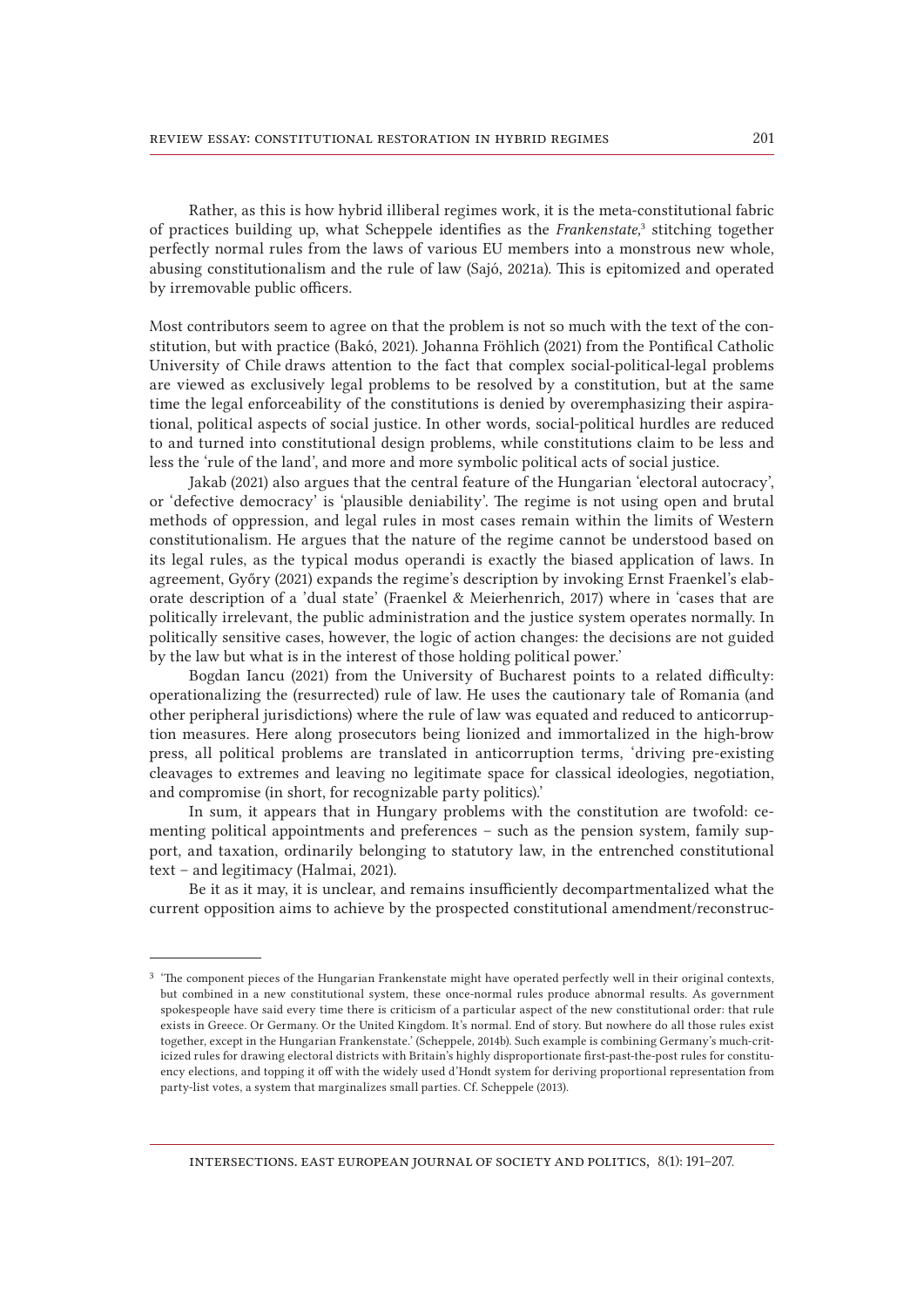tion project: to prevent an obstruction from a deep state instructed and held in captivity by Orbán, or to produce a symbolic (political speech) act and procedure to mobilize and expand pro-democratic electorate. Positions also diverge, and as far as political statements go, remain unclear whether the entire FL should be replaced by a new constitution based on a more inclusive consensus-seeking process, or only surgical strikes are needed to dismantle the robust illiberal monolith (or the latter should at some point be followed by the first). Strategically speaking it is unclear whether it should be a one-time Blitzkrieg, initiated instantly after the elections, or a long process, (or both), or even only as a last resort if democratic reconstruction is turns out to be possible without extra-constitutional measures, for example by setting up anti-corruption special task forces without formally overriding the prosecutor general.

### 3.2 The role of international, and EU law

As Renáta Uitz (2021a) points out, 'in constitution-making, supranational institutions are routinely presented as sources of minimum standards, facilitators of dialogue, fora of accountability, sources of expert advice (for constitution building) and transnational embedding,' as well as fora for validation and archiving: 'supranational litigation, monitoring and inquiry serve a key function in establishing a transparent and trustworthy public record of domestic events, a record that can be relied upon for setting a starting point for constitutional transition out of hybrid regimes.'

Kim Lane Scheppele (2021) from Princeton University offers a daring recipe for a way out of Orbán's legal lockdown. She claims that as the European Convention on Human Rights and the EU Treaties were brought into Hungarian law requiring a two-thirds vote of Parliament, thus when it comes to the Orbán regime's law, two two-thirds laws are in conflict, and the FL is clear in giving treaties priority over statutes regardless of whether the statutes are ordinary or supermajority cardinal laws. Hence, the new Parliament could simply highlight the obvious, that international agreements take precedence over statutes, including cardinal laws. Thus, the process could begin by 'disapplying' these, admitting that disapplication does not amount to invalidation. Yet, her argument continues, 'if the Hungarian Parliament were to say that it cannot change a two-thirds law with its mere majority, the ECJ would no doubt respond … that the national rules blocking compliance with EU law must also be changed. In such a situation, the Hungarian Parliament could justify changing two-thirds laws by a simple majority because it must to do so to comply with EU law. … EU law might even be interpreted to permit particular personnel changes that would otherwise pose challenges for the rule of law.'

The new Parliament, Scheppele (2021) argues, could, for example, revisit judicial appointments which the ECJ or the ECHR found illegal to properly enforce these judgements. Also *'*a new Hungarian Parliament could rely on the April 2021 ECJ judgment in the Repubblika case, which announced the principle of non-retrogression from EU values, to revisit the changes that the Orbán government made to the judiciary with the goal of restoring judicial independence.' Scheppele also has an idea to dismantle the Constitutional Court: 'first, the Parliament, as a body entitled to ask for abstract review from the Constitutional Court, could send EU-law-violating Hungarian statutes to the Constitutional Court for review, with requests that the Constitutional Court send references to the ECJ for confirmation of whether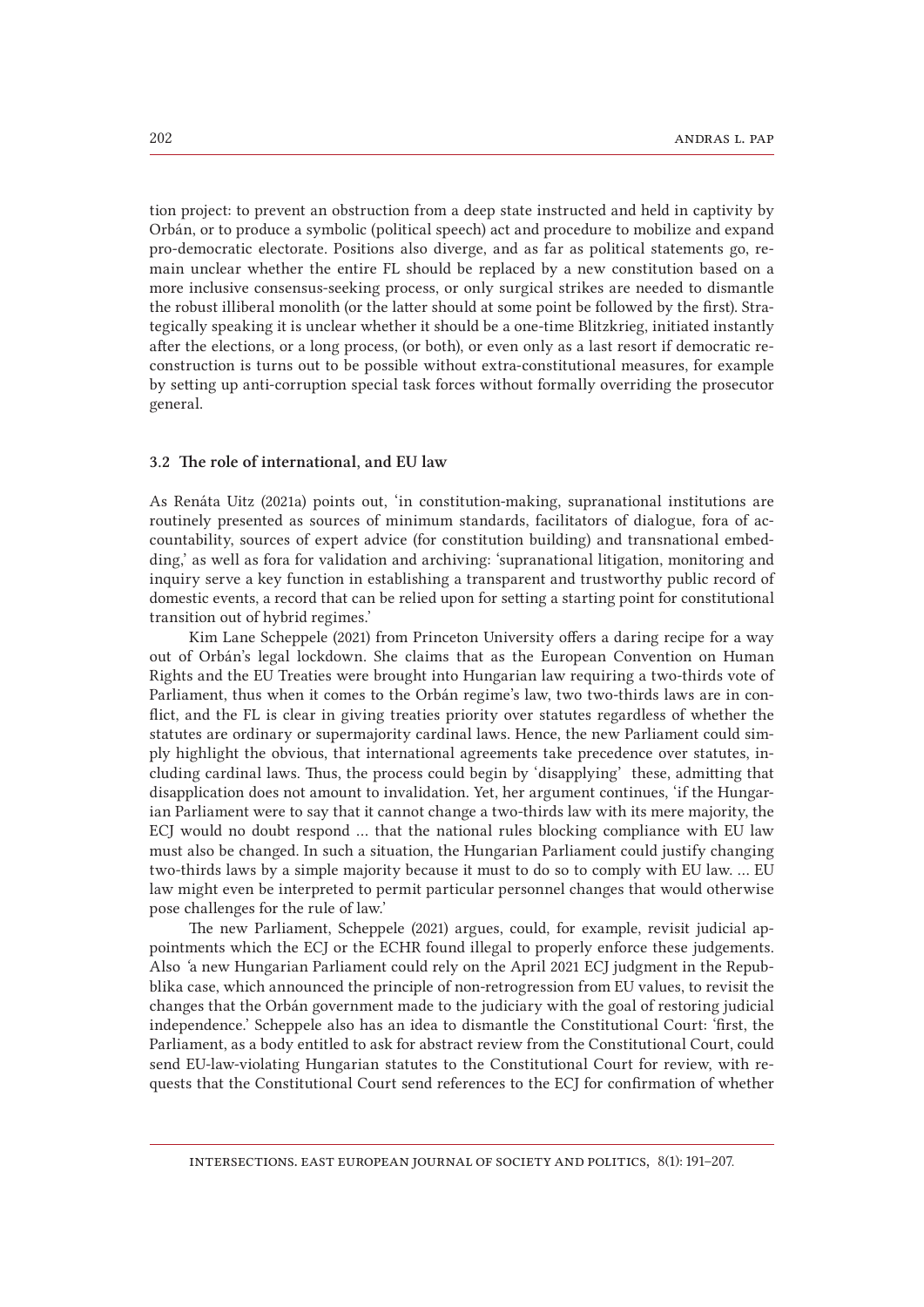the spotlighted laws are in violation of EU law.' Should the Constitutional Court fail to do so, or follow the ECJ's answer, it can face the fate of Poland's Constitutional Tribunal, which under the ECtHR Xero Flor judgment (Case of Xero Flor w Polsce sp. z o.o. v. POLAND (Application no. 4907/18) that found was not to be a 'tribunal established by law'. If the Constitutional Court is thereby certified to be captured and packed 'a new Parliament would be justified in simply ignoring decisions of this Court. Or in dismantling it.'

Armin von Bogdandy and Luke Dimitrios Spieker (2021) from the Max Planck Institute set forth a similarly valiant proposition by pleading for the criminal responsibility of those judges who severely and intentionally disrespect EU values.

### 4 Closing remarks

In regard to the Hungarian case, as much as I sympathize with the concept of a constitutional assembly and subsequent referendum, lacking an overwhelming evidence of democratic popular support (i.e. the articulate and unambiguous, specific, eruptive manifestation of popular sovereignty), I find arguments relying solely on (an admittedly large stock of) infringement procedures by the European Commission, reports adopted by the European Parliament, the Venice Commission or Council of Europe and UN bodies, alongside case-specific ECJ or ECHR judgments too thin to override constitutional normativity, even if a systematic disregard for the rule of law is adequately demonstrated (for a more detailed elaboration, see Pap, 2021).

I would also need to see how exactly such configurations would fit in or override the current constitutional and administrative procedural framework. Because just as the devil, the saviour archangel is also in the details. There are only two technical options: the unveiled overriding of the constitution with a simple majority transitional justice constitutional amendment (paving the way for a constitutional drafting body, a referendum and other surgical cleansing) lacking formal legal validity; or a formally valid constitutional amendment with Orbán on board. I do not see how middle-way solutions, such as a resolution of parliament or constitutionally non-recognizable initiatives can avoid having to interact somehow at some point with the formal constitutional architecture in one of the two aforementioned ways.

If we must choose, I am optimistic that there can be political means and viable strategies to achieve the constitutional goal of forcing the then-opposition (Orbán) to agree to introduce constitutional amendments. A political campaign and rhetoric advocating new institutions for anti-corruption, or a circumscribed invitation to hear the voice of the people can be very difficult to reject or obstruct for a populist like Orbán. The current opposition can turn Orbán's rhetorical weapon against him. If certain specific instruments for constitutional restoration are clearly and centrally positioned in the electoral campaign (such as for example the elimination of the constitutional ban on referenda on constitutional amendments, or the establishment of a constitutional convention, along the detailed description of its composition, along a roadmap for a two-step constitutional process), the 'voting booth revolution' argument regarding the 'will of the people', will be hard to disregard by Orbán. But this requires targeted and specific campaigning beyond grand narratives and theatrical argumentation.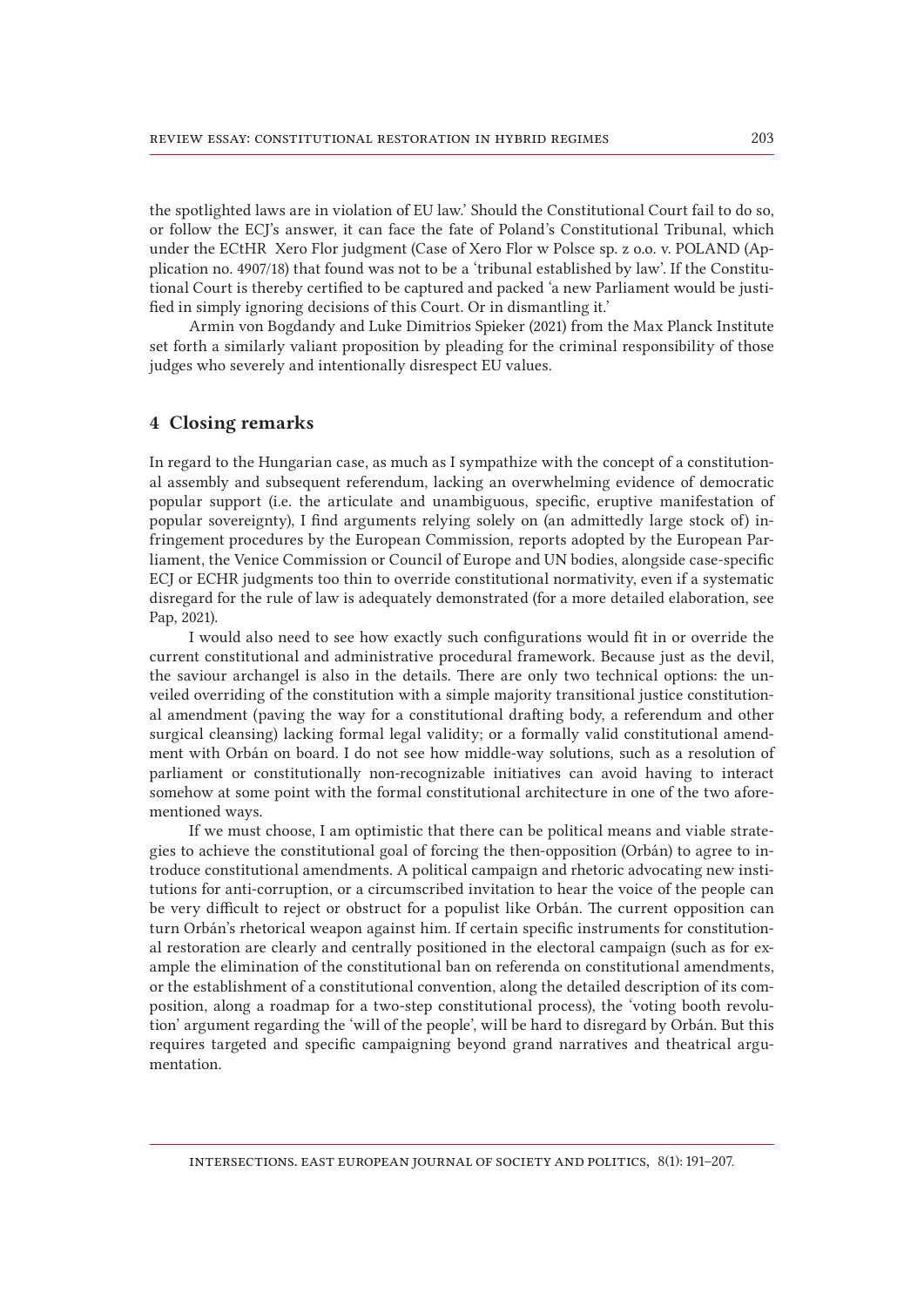Furthermore, I find moralizing generalizations unhelpful. While it is important to support arguments with solid constitutional theory, the debate needs to be focused and the objectives specified. The chosen model for constitutional restoration needs to be clear: is it an entirely new constitution with novel institutional design and constitutional identity, or a surgical intervention to secure certain goals for (or beyond) governmentality? Is this the time to, say, eradicate the double-edged institution of cardinal laws? Also, what is the point of reference for restoration: a specific pre-authoritarian constitutional historical moment, or the standard minimal (or optimal) design? For example, should the 1989-model for constitutional adjudication be reinstated with unrestrained *actio popularis*, or other institutional solutions can also be considered?

Innovative models for proactive consultation (i.e. preliminary advisory opinions) and monitoring by various instruments of multilevel constitutionalism is essential to provide political (and doctrinal) legitimacy. This could be extended to invite advisory panels from professional organizations or individual esteemed colleagues – it is unlikely to for these initiatives to be rejected – especially since the EU is already heavily engaged in operationalizing the concept of rule of law via the new rule of law conditionality mechanism against Hungary,<sup>4</sup> which may result in the suspension of payments of EU funds.

Also: Orbán's trick for getting rid of uncooperative public officers and offices can only be applied in cases where the newly introduced institutional design meets, or arguably goes beyond international (and certainly current) standards. For example, reinstating an independent data commissioner, a new model for the National Electoral Committee, the Media Authority or even the administrative body overseeing and managing the judiciary with higher standards of political neutrality can easily be defended. One may even argue that the incorporation (and practical subordination) of the prosecutor general's office to the Ministry of Justice is a well-established and non-controversial practice. A red line will always be there though: certain constitutional institutions better not be messed with, in order to achieve a politically more diverse composition. Such are constitutional and high court appointments. To monitor partisan bias in these institutions (and pertaining to numerous other issues unaddressed here), extra-constitutional and even extra-legal avenues need to be sought. Transparent and democratic societies with open political discussions can provide the necessary tools. This takes time. As Sajó (2021b) writes, 'In a country where democratic and rule of law culture is weak, the restoration of the rule of law may last for many years. Perhaps the forty years (two generations) of wandering in the desert are still a requirement of liberty. Countries where different forms of populism were successful continue to oscillate between the rule of law and its abuse. Or perhaps only different forms of abuse will alternate.' It may be the case that the silver lining only shines as bright as Renáta Uitz (2021a) contends: 'in the context of hybrid regimes, where constitutional change is gradual, the search for a magical (if not revolutionary) '"moment" of constitutional reset is futile. Instead, constitutional scholarship is better off with envisioning a process of constitutional (re-)settlement through legally imperfect processes of trial and error.'

<sup>4</sup> Regulation (EU, Euratom) 2020/2092 of the European Parliament and of the Council of 16 December 2020 on a general regime of conditionality for the protection of the Union budget.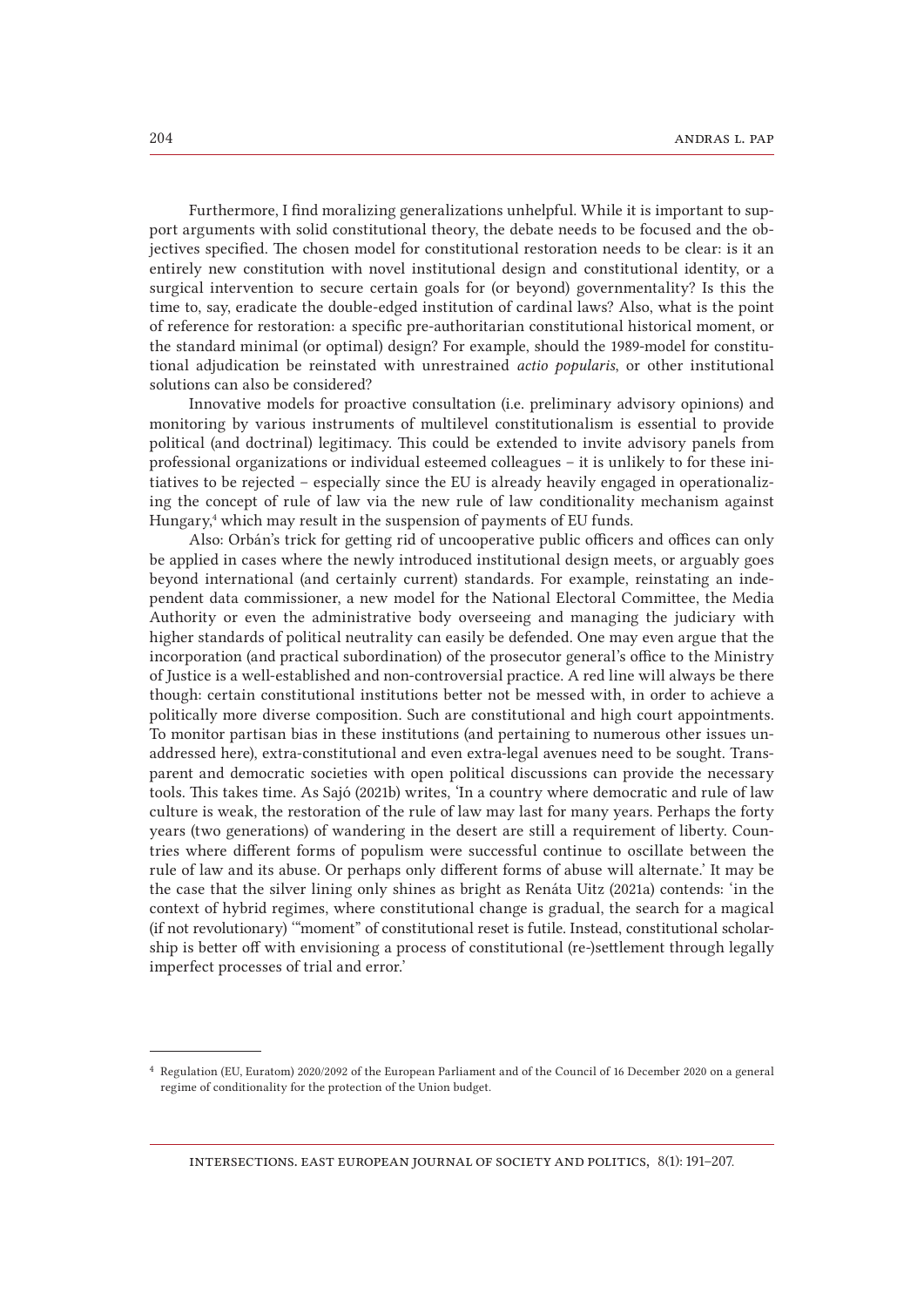# References

- American University International Law Review (1997). Symposium: Constitutional 'Refolution' in the Ex-Communist World: The Rule of Law. *American University International Law Review, 12*(1), 45–143.
- Arato, A. & Halmai, G. (2021, July 2). So that the Name Hungarian Regain its Dignity: Strategy for the Making of a New Constitution. *VerfBlog*. https://verfassungsblog.de/so-that-the-namehungarian-regain-its-dignity/ Accessed: 19-01-2022.
- Arato, A. & Sajó, A. (2021, November 17). Restoring Constitutionalism: An open letter. *VerfBlog*. https://verfassungsblog.de/restoring-constitutionalism/chool Accessed 19-01-2022.
- Bakó, B. (2021, December 23). Why Throw a Constitution out of the Window Instead of Making it Work? *VerfBlog*. https://verfassungsblog.de/why-throw-a-constitution-out-of-the-windowinstead-of-making-it-work/ Accessed: 19-01-2022.
- Bayer, L. (2021, October 17). Conservative wins Hungarian opposition race to face Orbán in 2022. *Politico*. https://www.politico.eu/article/conservative-peter-marki-zay-wins-hungary-opposi tion-race-to-face-viktor-orban-in-2022/ Accessed: 19-01-2022.
- Braver, J. (2018, July 27). Putting 'Abusive Constitutionalism' and Populism in Perspective. *I-CONnect*. http://www.iconnectblog.com/2018/07/putting-abusive-constitutionalism-and-populism-inperspective-2 Accessed: 19-01-2022.
- Commissioner for Fundamental Rights (n.d.). Az alapvető jogok biztosának közleménye az alkotmányos alapértékeink melletti össztársadalmi kiállás fontosságáról (Communication from the Commissioner for Fundamental Rights on the importance of standing up for our fundamental constitutional rights). *Alapvető Jogok Biztosának Hivatala.* https://www.ajbh. hu/-/2670755-33 Accessed: 19-01-2022.
- Cseresnyés, P. (2021, December 16). Supreme Court, Prosecutor's Office Promise to Protect Hungary's Constitutional Order. *Hungary Today.* https://hungarytoday.hu/supreme-courtprosecutors-office-hungarys-constitutional-order/ Accessed: 19-01-2022.
- Deloy, C. (2018). Viktor Orban easily sweeps to victory for the third time running in the Hungarian elections. *Fondation Robert Schuman*. https://www.robert-schuman.eu/en/doc/oee/oee-1765en.pdf Accessed: 19-01-2022.
- Dixon, R. & Landau, D. E. (2021, December 10). Toward Restorative Constitutionalism?. *VerfBlog*. https://verfassungsblog.de/toward-restorative-constitutionalism/ Accessed: 19-01-2022.
- Fraenkel, E. & Meierhenrich, J. (2017). *The Dual State: A Contribution to the Theory*. Oxford University Press.
- Fröhlich, J. (2021, December 20). Do We Want a Constitution? *VerfBlog*. https://verfassungsblog.de/ do-we-want-a-constitution/ Accessed: 19-01-2022.
- Gargarella, R. (2022, January 4). Restoring the Validity of Law in Democratic Societies. *VerfBlog*. https://verfassungsblog.de/restoring-the-validity-of-law-in-democratic-societies/ Accessed: 19-01-2022.
- Göztepe, E., von Steinsdorff, S. & Tombuş, E. (2021, December 30). A Matter of Pragmatism rather than Principle: How to Restore Constitutional Democracy in Turkey. *VerfBlog*. https:// verfassungsblog.de/a-matter-of-pragmatism-rather-than-principle/ Accessed: 19-01-2022.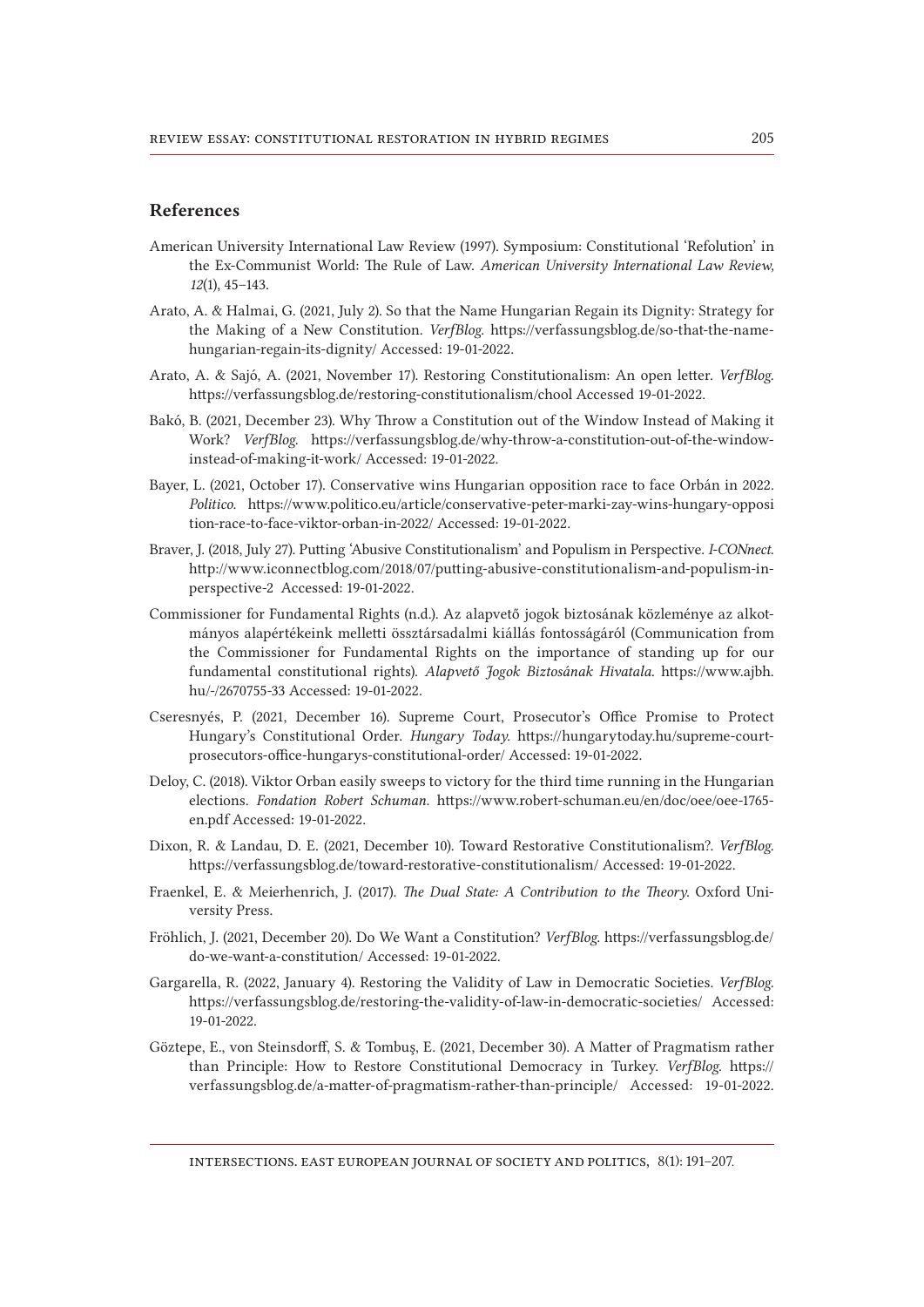- Győry, Cs. (2021, December 16). Governance or Revolution? How to Dismantle a Hybrid Regime. *VerfBlog*. https://verfassungsblog.de/governance-or-revolution/ Accessed: 19-01-2022.
- Halmai, G. (2021, December 13). Restoring Constitutionalism in Hungary: How Should Constitution Making Be Different from What Happened in 1989? *VerfBlog*. https://verfassungs blog.de/restoring-constitutionalism-in-hungary/ Accessed: 19-01-2022.
- Iancu, B. (2021, December 22). Handle with Care: On the Contextual Preconditions of Rule of Law Restoration. *VerfBlog*. https://verfassungsblog.de/handle-with-care/ Accessed: 19-01-2022.
- Jakab, A. (2021, December 11). How to Return from a Hybrid Regime to Constitutionalism in Hungary, *VerfBlog.* https://verfassungsblog.de/how-to-return-from-a-hybrid-regime-to-con stitutionalism-in-hungary Accessed 19-01-2022 Accessed: 19-01-2022.
- Kis, J. (2012). Introduction: From the 1989 Constitution to the 2011 Fundamental Law. In G. Tóth (Ed.), *Constitution for a Disunited Nation: On Hungary's 2011 Fundamental Law* (pp. 1–22). Central European University Press.
- Klarman, M. J. (2016). *The Framers' Coup: The Making of the United States Constitution*. Oxford University Press.
- Kurnosov, D. (2022, January 7). Beware of the Bulldozer: What We Can Learn from Russia's 1993 Extra-Constitutional Constitution-Making. *VerfBlog*. https://verfassungsblog.de/beware-ofthe-bulldozer/ Accessed: 19-01-2022.
- Landau, D. & Dixon, R. (2020) Abusive Judicial Review: Courts Against Democracy. *UC Davis Law Review, 53,* 1313–1387.
- Levinson, S. V. (2021, December 27). The Iron Cage of Veneration. *VerfBlog*. https://verfassungsblog. de/the-iron-cage-of-veneration/ Accessed: 19-01-2022.
- Magyarország Ügyészsége (2021, December 15). Magyarország Ügyészségének nyilatkozata (Statement by the Prosecutor's Office of Hungary). *Magyarország Ügyészsége.* http://ugyeszseg.hu/ magyarorszag-ugyeszsegenek-nyilatkozata/ Accessed: 19-01-2022.
- Maki, J. M. (1990). The Constitution of Japan: Pacifism, Popular Sovereignty, and Fundamental Human Rights. *Law and Contemporary Problems, 53*(1), 73–87.
- Makszimov, V. (2021, June 28). A constitutional coup is being planned, says Hungarian top court president. *EURACTIV.com* with *Telex.* https://www.euractiv.com/section/politics/short\_news/ a-constitutional-coup-is-being-planned-says-hungarian-top-court-president/ Accessed: 19-01-2022.
- Makszimov, V. (2020, November 12). Fidesz' new electoral bill toughens rules for opposition. *EURACTIV.com*. https://www.euractiv.com/section/politics/short\_news/fidesz-new-electoralbill-toughens-rules-for-opposition/ Accessed: 19-01-2022.
- Meyer-Resende, M. (2021, December 24). Removing the Cement from Hungary's Constitutional Edifice. *VerfBlog*. https://verfassungsblog.de/removing-the-cement-from-hungarys-constitu tional-edifice/ Accessed: 19-01-2022.
- Pap, A. L. (2018). *Democratic Decline in Hungary: Law and Society in an Illiberal Democracy*. Routledge.
- Pap, A. L. (2021, December 19). Four Recommendations for Constitutional Restoration in Hungary. *VerfBlog*. https://verfassungsblog.de/four-recommendations-for-constitutional-restoration-inhungary/ Accessed: 19-01-2022.